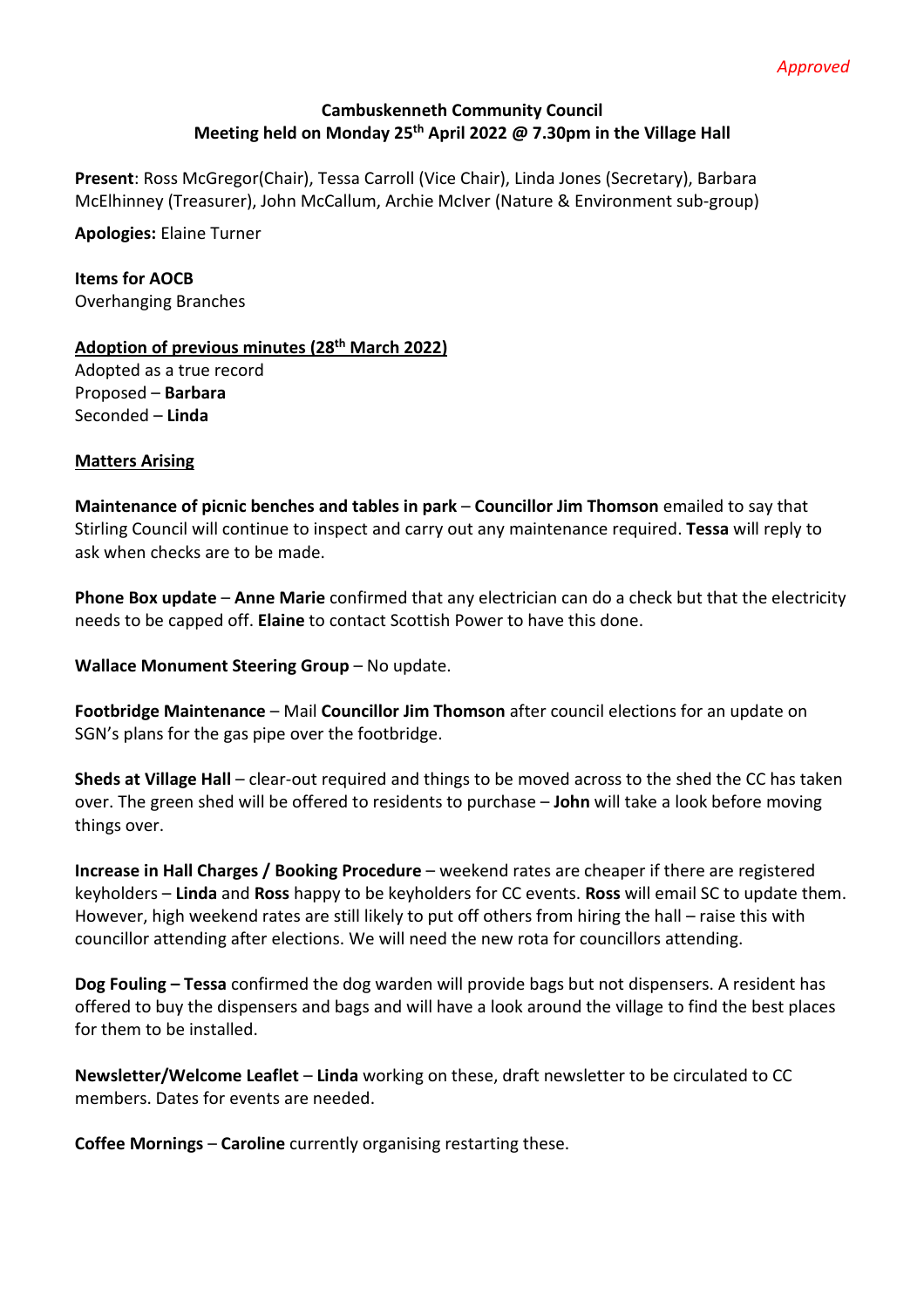# **Sub Groups**

# **Nature & Environment**

Notes from meeting of 19th April sent to CC.

**Cycle Path to Manor Powis – Archie** will write to candidates standing for SC prior to elections to ask about their plans for cycle path to Manor Powis and Active Travel in general and will feed back to everyone. He will also contact Causewayhead, Blairlogie, Riverside and other CCs as well as Clackmannanshire.

Group has been awarded a **Stirling Council Community Pride grant** to upgrade the tubs and pergola and put a couple of planters at the park entrance, subject to approval from Cowane's Trust and SC.

#### **Social Group**

**Tea Party** planned for end of May, date to be confirmed.

**Jubilee** – Riverside CC is organising a Jubilee family fun day on Saturday 4th June. **Elaine** to raise possibility of Social sub-group getting involved.

BBQ – 18<sup>th</sup> or 19<sup>th</sup> June, to be confirmed.

**Events at the Abbey** – **Elaine** hoping to revive these, e.g. carol singing.

**Sustrans Art** – nothing to report

**Defibrillator** – **Ross** will email Cowane's Trust directly for permission to install defibrillator on the hall, as there has still been no reply from SC.

**Resilience –** Nothing to report.

**Ladysneuk Road Pavement – Tessa** emailed **Councillor Jim Thomson** for update, no reply yet**.** 

**Treasurer's Report – Alan Loughray** doing audit as normal - £38 surplus mainly due to the calendars.

Public Meeting to be held on **Monday 20th June 7.30 – 8.30** to ask residents for suggestions on how to spend the **ring-fenced money for the hall and park**. Deadline for suggestions is this meeting. **Linda** will book the hall.

**SGN Works – Parking Restrictions** – SGN work to replace old gas pipes will begin on Monday 9 May and take approximately 7 weeks to complete. How this affects Cambuskenneth: During these operations parking restrictions will be in place allowing safe access to the existing pipework. Works will start in the Dean Crescent area (Riverside) before heading east into Cambuskenneth. · Ferry Orchard, Cambuskenneth (both sides full street)

· Ladysneuk Road, (both sides) between 9 and 23

Emergency vehicle access will be maintained throughout the works.

Full info here: https://cambuskenneth.info/2022/04/16/replacement-gas-pipes/

**Hanging baskets** – plant sale to raise funds for hanging baskets and tubs planned for Saturday 21 May. Also looking for people to sponsor baskets.

**Police Report –** None